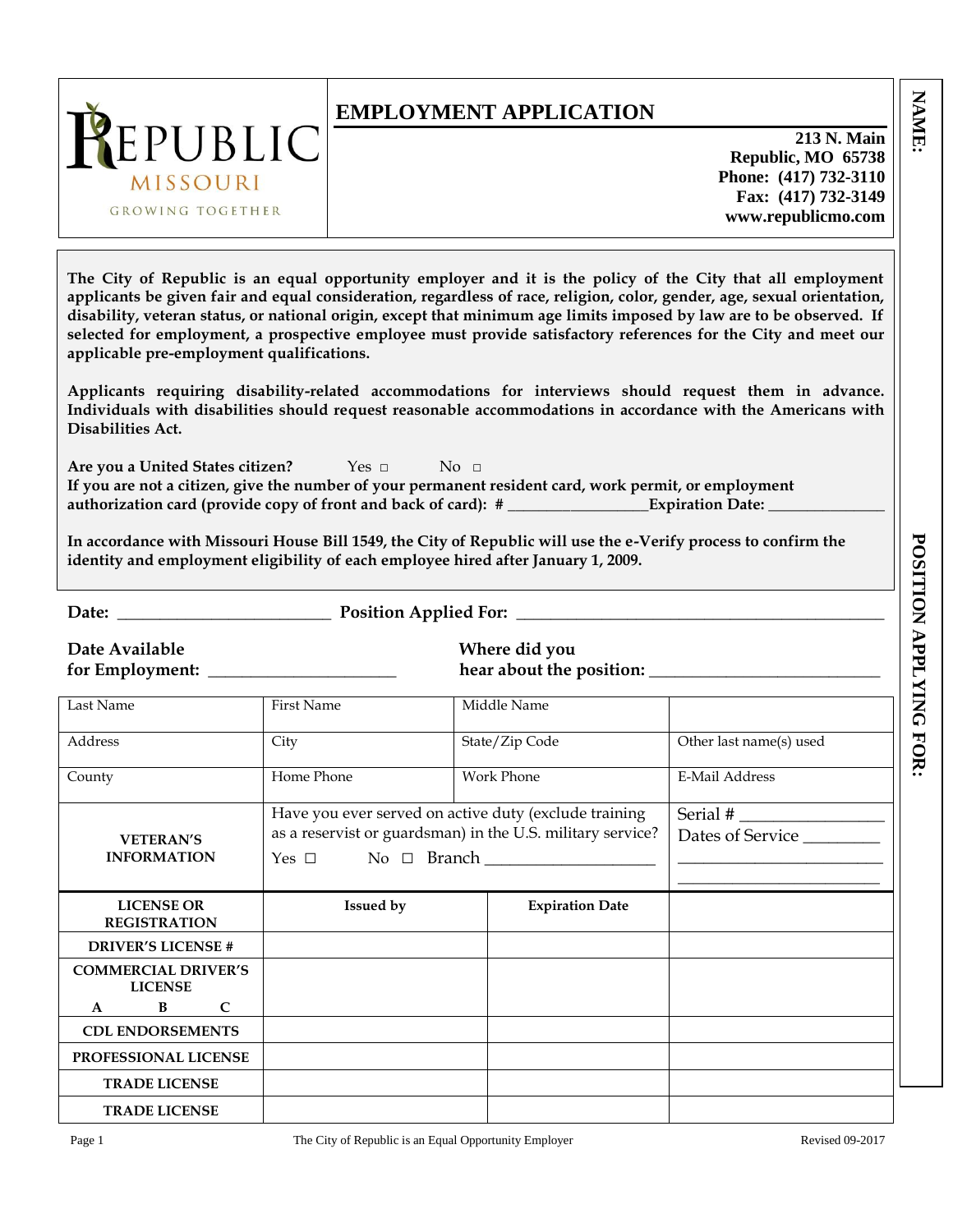**EMPLOYMENT HISTORY**: In the space below, list your complete record of employment for the **PAST TEN YEARS** and any other relevant **work/volunteer** experience. Start with your present or most recent position and continue in descending order. List positions in the order you held them. List periods of unemployment. If the vacancy announcement includes an experience requirement, **be sure to clearly show you meet such requirement.** If more space is needed, attach separate sheet.

| Employed by:            |                            | Your Job Title                                        |
|-------------------------|----------------------------|-------------------------------------------------------|
| Address                 |                            | CDL Required<br>$Yes \Box$<br>$\overline{N}$ o $\Box$ |
| City & State            |                            | <b>Your Duties</b>                                    |
| Supervisor              | Phone                      |                                                       |
| Supervisor's Title      |                            |                                                       |
| Employed From $(Mo/Yr)$ | To $(Mo/Yr)$               |                                                       |
| Salary upon Leaving \$  | $Hr/Wk/Mo/Yr$ (circle one) | Avg hrs. worked per wk                                |
| Why did you leave:      |                            |                                                       |

| Employed by:           |                            | Your Job Title                                     |
|------------------------|----------------------------|----------------------------------------------------|
| Address                |                            | CDL Required Yes $\Box$<br>$\mathrm{No}$ $\square$ |
| City & State           |                            | <b>Your Duties</b>                                 |
| Supervisor             | Phone                      |                                                    |
| Supervisor's Title     |                            |                                                    |
| Employed From(Mo/Yr)   | To $(Mo/Yr)$               |                                                    |
| Salary upon Leaving \$ | $Hr/Wk/Mo/Yr$ (circle one) | Avg hrs. worked per wk                             |
| Why did you leave:     |                            |                                                    |

| Employed by:           |                            | Your Job Title                          |
|------------------------|----------------------------|-----------------------------------------|
| Address                |                            | CDL Required Yes $\square$ No $\square$ |
| City & State           |                            | <b>Your Duties</b>                      |
| Supervisor             | Phone                      |                                         |
| Supervisor's Title     |                            |                                         |
| Employed From(Mo/Yr)   | To $(Mo/Yr)$               |                                         |
| Salary upon Leaving \$ | $Hr/Wk/Mo/Yr$ (circle one) | Avg hrs. worked per wk                  |
| Why did you leave:     |                            |                                         |

| Employed by:           |                            | Your Job Title                              |
|------------------------|----------------------------|---------------------------------------------|
|                        |                            |                                             |
| Address                |                            | CDL Required Yes $\Box$<br>$\sim$ No $\Box$ |
|                        |                            |                                             |
| City & State           |                            | Your Duties                                 |
|                        |                            |                                             |
| Supervisor             | Phone                      |                                             |
| Supervisor's Title     |                            |                                             |
|                        |                            |                                             |
| Employed From(Mo/Yr)   | To $(Mo/Yr)$               |                                             |
|                        |                            |                                             |
| Salary upon Leaving \$ | $Hr/Wk/Mo/Yr$ (circle one) | Avg hrs. worked per wk                      |
| Why did you leave:     |                            |                                             |
|                        |                            |                                             |

| Employed by:           |                            | Your Job Title                                     |
|------------------------|----------------------------|----------------------------------------------------|
| Address                |                            | CDL Required Yes $\Box$<br>$\overline{N}$ o $\Box$ |
| City & State           |                            | <b>Your Duties</b>                                 |
| Supervisor             | Phone                      |                                                    |
| Supervisor's Title     |                            |                                                    |
| Employed From(Mo/Yr)   | To $(Mo/Yr)$               |                                                    |
| Salary upon Leaving \$ | $Hr/Wk/Mo/Yr$ (circle one) | Avg hrs. worked per wk                             |
| Why did you leave:     |                            |                                                    |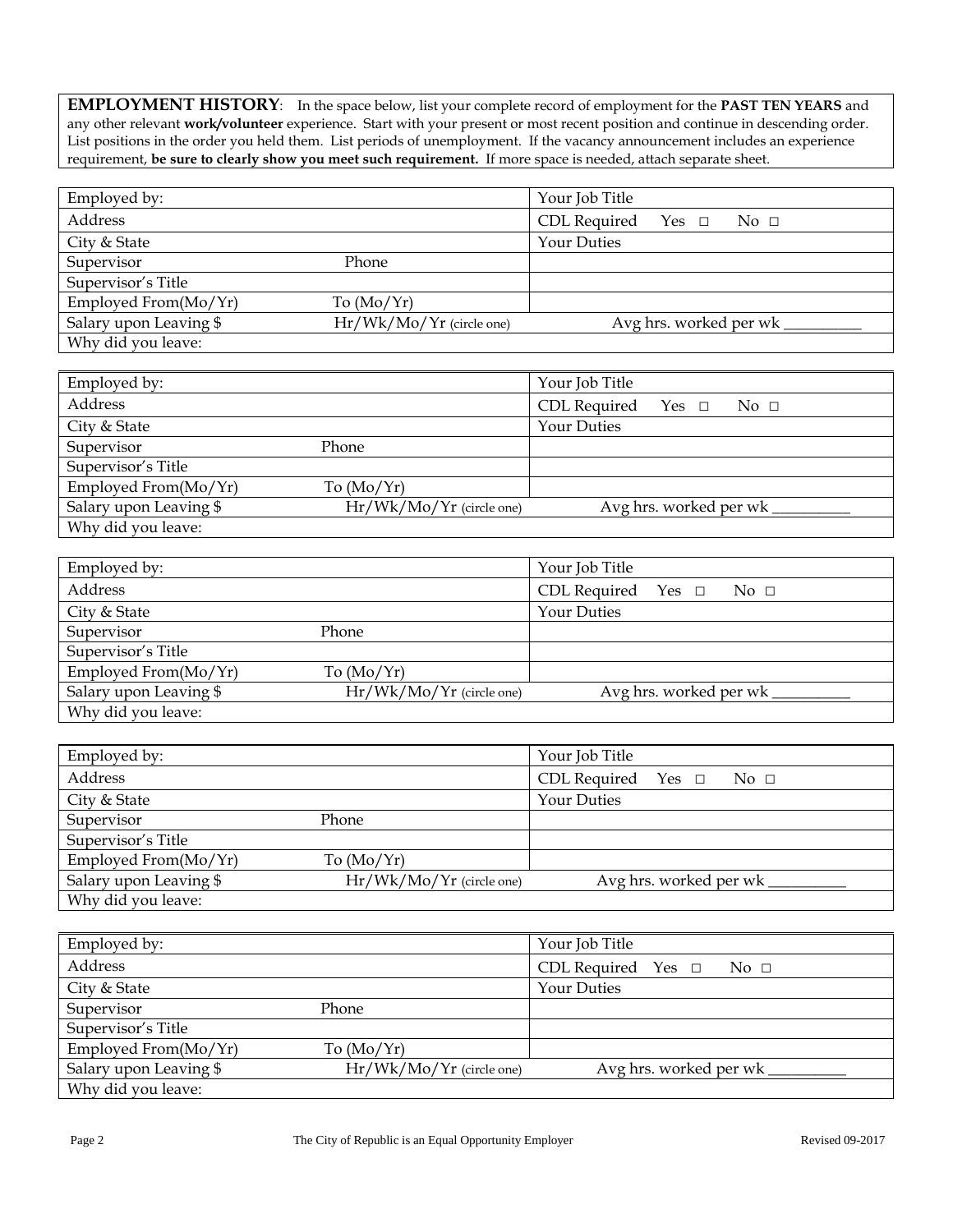| <b>ADDITIONAL INFORMATION:</b>                                                                                                                               |                                           |  |
|--------------------------------------------------------------------------------------------------------------------------------------------------------------|-------------------------------------------|--|
| Are you now or have you ever been employed by the City of Republic? Yes $\Box$<br>$\mathrm{No} \; \Box$<br>If yes, what position(s) $\overline{\phantom{a}}$ | Other name you may have<br>applied under: |  |
| Are you 18 years of age or older?                                                                                                                            | Yes $\Box$<br>No $\Box$                   |  |
| May we contact your present employer NOW regarding your qualifications, character, etc.?                                                                     | $\overline{N}$ $\Omega$<br>Yes            |  |
| Have you been fired or asked to resign from any job during the past five years?                                                                              | Yes<br>No $\Box$<br>$\Box$                |  |
| Are you employed now?                                                                                                                                        | Yes<br>$\overline{N}$ $\Omega$            |  |
| Will you work overtime if asked?                                                                                                                             | Yes<br>$\overline{N}$ $\Omega$            |  |
| Are you willing to relocate to the Republic area if necessary?                                                                                               | <b>Yes</b><br>$\overline{N}$ $\Omega$     |  |

**EDUCATION** Show dates, full or part time, quarter or semester hours and degree received. Indicate major and minor hours. The City of Republic requires all full-time employees have a minimum of a High School diploma or equivalent.

| High School<br>Name / Address    |                    | Diploma Rec'd. |              |           |
|----------------------------------|--------------------|----------------|--------------|-----------|
|                                  |                    | Yes $\square$  |              |           |
|                                  |                    | No $\square$   |              |           |
|                                  |                    |                |              |           |
| Business/Trade<br>Name / Address | <b>Total Hours</b> | Certif Rec'd.  | Course Taken | Hrs Major |
|                                  | _qtr               | Yes $\square$  |              | _qtr      |
|                                  | sem                | $No \square$   |              | sem       |
| College<br>Name / Address        | <b>Total Hours</b> | Degree Rec'd.  | Major        | Hrs Major |
|                                  | _qtr               | Yes<br>$\Box$  |              | _qtr      |
|                                  | sem                | None $\square$ |              | sem       |
| Name / Address<br>College        | <b>Total Hours</b> | Degree Rec'd.  | Major        | Hrs Major |
|                                  | _qtr               | Yes<br>$\Box$  |              | _qtr      |
|                                  | sem                | None $\square$ |              | sem       |
| Name / Address<br>College        | <b>Total Hours</b> | Degree Recd    | Major        | Hrs Major |
|                                  | _qtr               | Yes<br>$\Box$  |              | _qtr      |
|                                  | sem                | None $\square$ |              | sem       |
|                                  |                    |                |              |           |
|                                  |                    |                |              |           |

| If you did not complete High School but chose | <b>GED Certificate Number</b> | Date Test Taken | Place Test Taken |
|-----------------------------------------------|-------------------------------|-----------------|------------------|
| to pursue your GED instead, please complete   |                               |                 |                  |
| the following:                                |                               |                 |                  |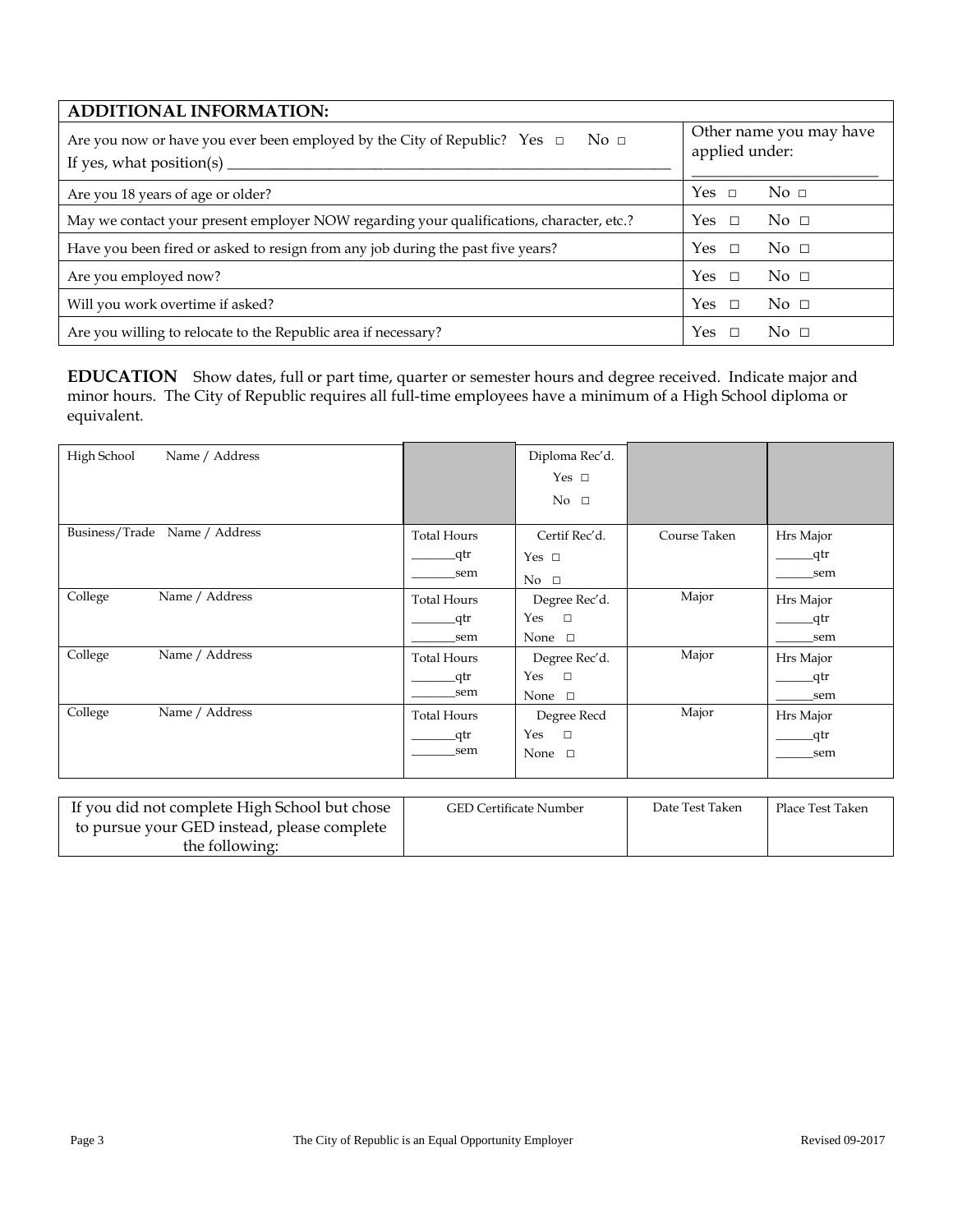# **SPECIALIZED TRAINING:**

# **ADDITIONAL INFORMATION** R**elated to why you think you have the qualifications for this position.**

## **SKILLS INVENTORY – CHECK THOSE SKILLS WHICH YOU HAVE ACQUIRED**

| <b>Clerical</b>                | Technical                           | Mechanical            |
|--------------------------------|-------------------------------------|-----------------------|
| Typing WPM_                    | <b>Computer Programming</b>         | <b>Truck Driver</b>   |
| Speed Writing/Shorthand<br>WPM | <b>Emergency Medical Technician</b> | Backhoe/Loader        |
| Personal Computer              | Photography                         | Front End Loader      |
| Filing                         | Other                               | Snow Plow             |
| <b>General Accounting</b>      |                                     | Welding<br>Electrical |
| Payroll                        |                                     | Carpentry             |
| Other                          |                                     | Vehicle Maintenance   |
|                                |                                     | Concrete Work         |
|                                |                                     | Farm Tractor          |

#### **REFERENCES**

| LIST BELOW THREE UNRELATED REFERENCES, WHOM YOU HAVE KNOWN AT LEAST ONE YEAR. |                |                 |                              |                               |
|-------------------------------------------------------------------------------|----------------|-----------------|------------------------------|-------------------------------|
| <b>NAME</b>                                                                   | <b>ADDRESS</b> | <b>POSITION</b> | <b>YEARS</b><br><b>KNOWN</b> | <b>PHONE</b><br><b>NUMBER</b> |
|                                                                               |                |                 |                              |                               |
|                                                                               |                |                 |                              |                               |
|                                                                               |                |                 |                              |                               |

# ARE YOU RELATED TO ANY *FULL-TIME* EMPLOYEE CURRENTLY EMPLOYED BY THE CITY OF REPUBLIC?

\_\_\_\_\_No \_\_\_\_\_ Yes If yes, please list the employee's name, relationship to you, and department (if known).

| Employee's Name | Relationship to You | Department |
|-----------------|---------------------|------------|
|                 |                     |            |
|                 |                     |            |
| Employee's Name | Relationship to You | Department |
|                 |                     |            |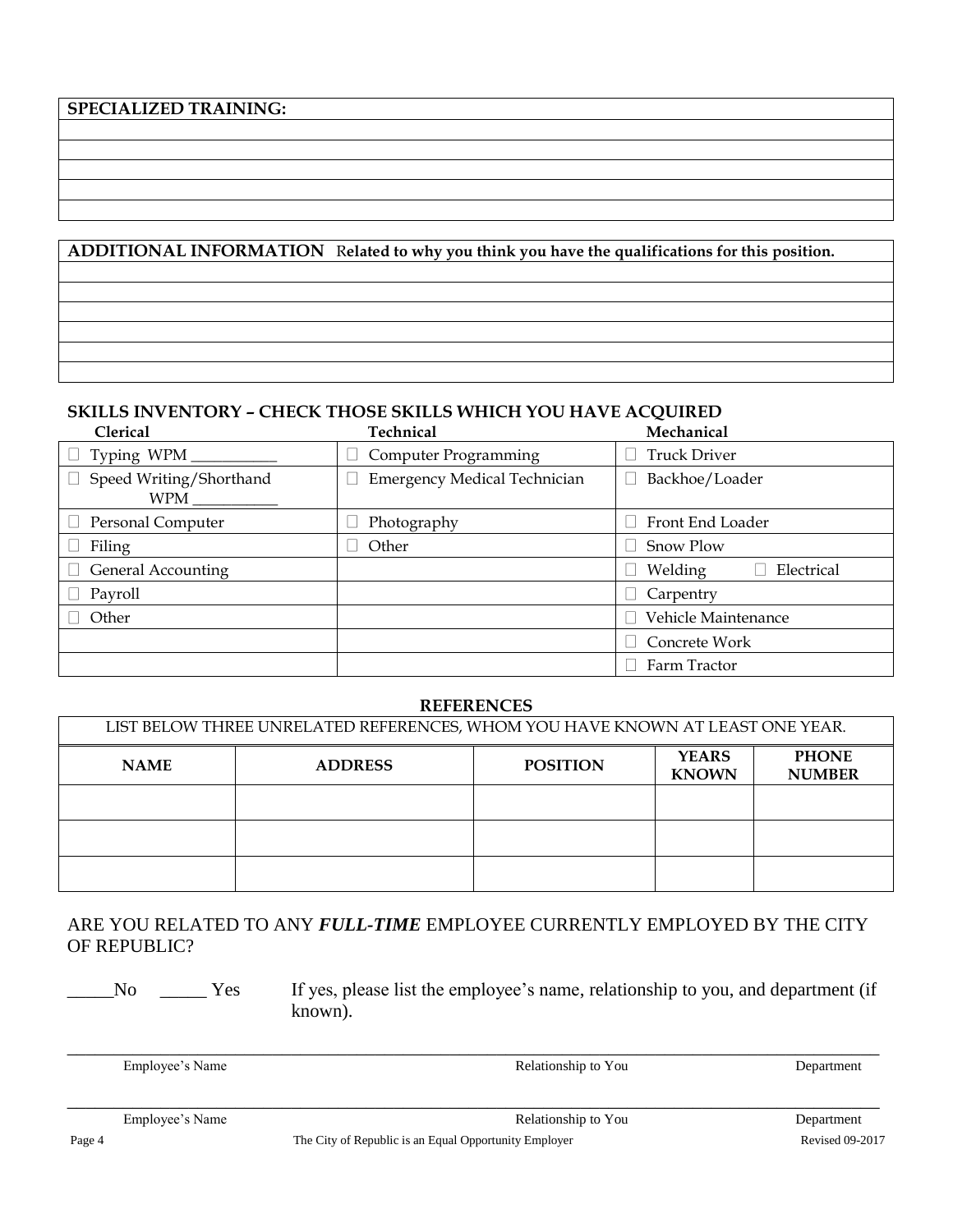**Name:**

(Please Print)

Please state why you are interested in this position with the City of Republic and what steps you have taken to prepare yourself for this career choice. Please submit your response in long hand (no typing) and limit it to the space provided below. In addition, you are to complete the task solely on your own without assistance from anyone else.

<sup>(</sup>Signature of Applicant)